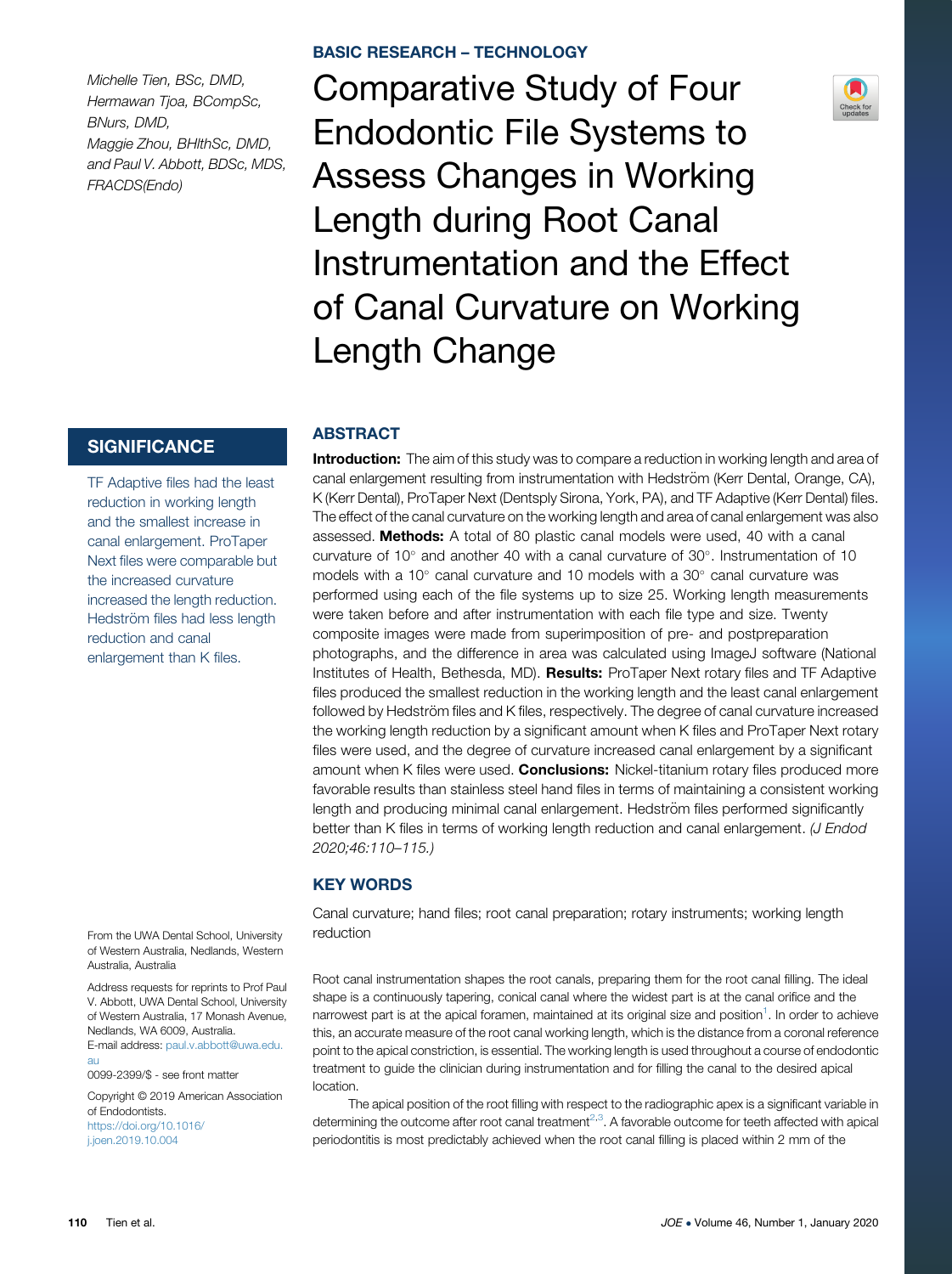<span id="page-1-0"></span>radiographic apex (94%) compared with root canal fillings placed more than 2 mm short of the radiographic apex (68%) and those extruded beyond the radiographic apex  $(76%)^2$ .

Despite efforts to maintain a consistent working length, numerous studies have shown that a reduction in the working length commonly occurs during root canal instrumentation $4-16$  $4-16$ . Changes to the working length result in an unpredictable depth of canal preparation during treatment. When the working length is reduced,

overinstrumentation and overfilling are likely to occur, which may manifest in clinical symptoms of delayed periapical healing or a foreign body reaction. The reduction in the working length is most pronounced in curved canals $6-12$  $6-12$  and has been attributed to the tendency of files to straighten in the canal and thus remove excessive amounts of dentin from the inner wall in the midroot area and from the outer wall in the apical part of the canal $17,18$  $17,18$ . Although the degree of canal curvature is a factor outside the clinician's control, another significant variable affecting working length reduction is the type of endodontic file system used during instrumentation, and this is directly controlled by the clinician.

The majority of research on working length reduction has compared the magnitude of reduction produced using various file systems<sup>6-[16,](#page-4-0)19-[22](#page-5-0)</sup>. There are 3 major groups of endodontic files:

- 1. stainless steel (SS) hand files, traditionally used for instrumentation;
- 2. nickel-titanium (NiTi) rotary files, which are motor powered and exhibit 2 to 3 times the flexibility of SS files; and
- 3. NiTi reciprocating files, which switch between rotating in the cutting direction and the opposite direction every cycle.

The NiTi rotary file systems used in many of the previous studies are no longer available on the market. Additionally, SS hand files have received considerably less scrutiny in the literature than NiTi files, despite surveys indicating that 68% of United States and 78% of Australian general dental practitioners routinely use SS hand files $^{23,24}$  $^{23,24}$  $^{23,24}$  $^{23,24}$  $^{23,24}$ . Notably, no studies have examined working length changes produced by instrumentation with Hedström files, despite a survey indicating they are the most used SS hand file by United States dentists<sup>23</sup>. Given the discontinuation of a number of rotary file brands and the continued popularity of SS hand files among general dentists, a comparison of working length reduction produced by commonly used contemporary





endodontic file types would be clinically useful.

In this study, the primary aim was to quantify and compare the reduction in working length and area of canal enlargement produced by instrumentation using Hedström, K, ProTaper Next, and TF Adaptive files. The secondary aim of this study was to assess the effect of canal curvature on working length reduction and area of canal enlargement associated with each of the file systems listed previously.

## MATERIALS AND METHODS

Eighty plastic canal models (Nissin Trimunt S4 Series; Nissin Dental Products, Kyoto, Japan) were used to simulate the root canals of human teeth. Forty models had a mean canal curvature of  $10^{\circ}$  (S4-U1-10 $^{\circ}$ ), and 40 had a mean canal curvature of 30° (S4-U1-30°). Each group of 40 was subsequently divided into 4 groups of 10 for instrumentation with Hedström (Kerr Dental, Orange, CA), K (Kerr Dental), ProTaper Next (Dentsply Sirona, York, PA), and TF Adaptive files (Kerr Dental), respectively.

The canal working length was determined using a size 15 Hedström file and a metal ruler to measure the distance from the

superior border of the canal to the apical constriction of the resin blocks. All canals were prepared to this initial working length up to a size 25 file, or its equivalent, according to a sequence specific to the endodontic file system.

Instrumentation with Hedström files involved sequential filing with a size 15, 20, and 25 Hedström file. A one-eighth clockwise turn was used to engage the resin walls followed by circumferential filing in push-pull strokes to remove resin on the pull stroke. Filing was continued until the file easily reached a pre-determined apical stop within the resin canal and sat loosely within the canal. Instrumentation with K files followed the step-back technique, with apical preparation up to size 25 and coronal tapering up to size 40. Instrumentation with ProTaper Next and TF Adaptive files was performed according to the manufacturer's instructions. A glide path was established with a size 15 Hedström file. ProTaper Next files of size 017/04 and 025/06 were attached to the Tri Auto ZX2 cordless handpiece (Morita, Tokyo, Japan) on the M4 default setting (300 r/min, 180°) powered by an electric motor. TF Adaptive files of size SM1 (small canals) #20/0.04 and SM2 #25/0.06 were attached to the

**TABLE 1** - The Mean Reduction in Working Length (mm)  $\pm$  Standard Deviation (SD) and the Mean Percentage of Canal Enlargement (%)  $\pm$  SD Produced by Instrumentation with 4 Different Endodontic File Systems in Canals of 10° and 30° **Curvatures** 

|                        |                 | Mean reduction in working length (mm $\pm$ SD) |                      |                    |
|------------------------|-----------------|------------------------------------------------|----------------------|--------------------|
| <b>Canal curvature</b> | <b>Hedström</b> | K file                                         | <b>ProTaper Next</b> | <b>TF Adaptive</b> |
| $10^{\circ}$ canals    | $0.55 + 0.39$   | $0.68 \pm 0.21$                                | $0.13 \pm 0.13$      | $0.07 \pm 0.27$    |
| $30^\circ$ canals      | $0.45 + 0.11$   | $1.23 + 0.36$                                  | $0.30 + 0.20$        | $0.07 + 0.17$      |

|                                          |                                    | Mean percentage canal enlargement ( $% \pm SD$ ) |                                |                                  |  |
|------------------------------------------|------------------------------------|--------------------------------------------------|--------------------------------|----------------------------------|--|
|                                          | <b>Hedström</b>                    | K file                                           | <b>ProTaper Next</b>           | <b>TF Adaptive</b>               |  |
| $10^{\circ}$ canals<br>$30^\circ$ canals | $16.30 \pm 6.40$<br>$21.10 + 9.50$ | $41.20 \pm 11.70$<br>$27.70 + 6.50$              | $8.70 + 5.10$<br>$9.00 + 3.70$ | $8.60 \pm 4.00$<br>$3.30 + 4.00$ |  |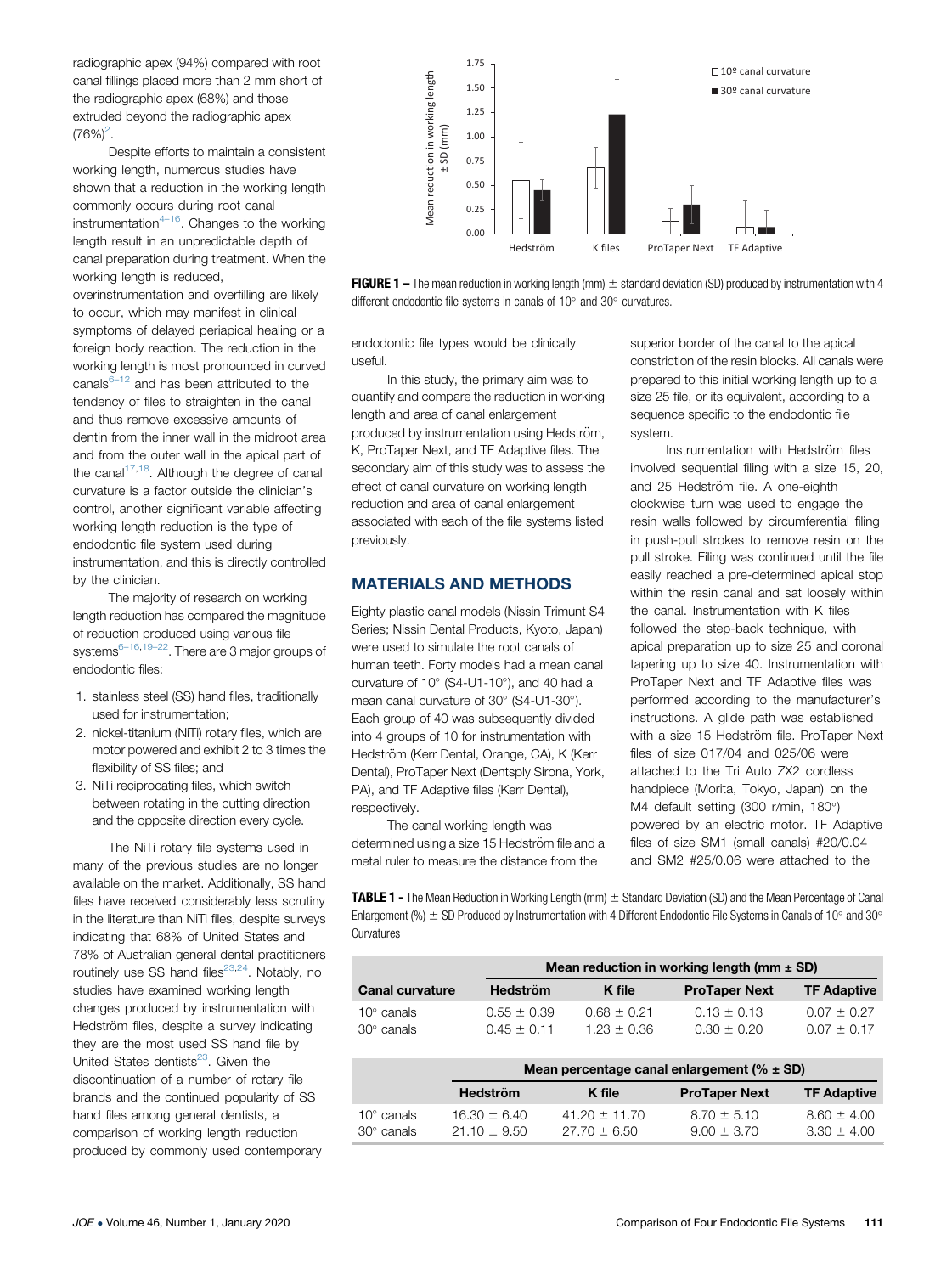<span id="page-2-0"></span>Elements motor (SybronEndo/Kerr, Orange, CA) on the TF Adaptive setting (reciprocation mode with clockwise and counterclockwise angles varying from 600/ 0 $^{\circ}$  to 370 $^{\circ}$ /50 $^{\circ}$ ).

One operator prepared all samples of a file type. Irrigation with water was performed repeatedly after every instrument was used, and the files were cleaned regularly on a sponge to remove resin debris. After instrumentation with each file, the canal was dried, and working length measurements were recorded using a size 15 Hedström file and metal ruler to the nearest 0.25 mm. The canals were then reirrigated and filled with water before the next file was used so that all instrumentation was performed with water in the canals as a lubricant.

Images of resin canals before and after instrumentation were taken using a Canon (Tokyo, Japan) camera with a Canon EF 100mm f/2.8L IS USM Macro Lens. Red dye was added to the canals after instrumentation to improve visibility. The same position was maintained for each photograph. The canal area before and after instrumentation was calculated using ImageJ software (National Institutes of Health, Bethesda, MD) and the percentage change in canal area calculated. Twenty composite images were created from superimposed preinstrumentation and postinstrumentation images.

Data were recorded directly and stored in a cloud-based electronic system. Statistical analysis was performed using STATA version 15 (StataCorp LLC, College Station, TX). The mean  $\pm$  standard deviation of changes in the working length and change in canal area were calculated for each file type (Hedström, K, ProTaper Adaptive, or TF Adaptive files) and canal curvature (10 $^{\circ}$  or 30 $^{\circ}$ ). The significance of the file type on change in the working length and canal area was assessed using the Kruskal-Wallis test, and the Dunn post hoc test was conducted for comparison between file systems. The significance of the canal curvature on change in the working length and the canal area was assessed using paired  $t$ tests and confidence limits at 95% probability.

### **RESULTS**

#### Effect of File Type on Change in Working Length

Instrumentation with each file system produced a reduction in the mean working lengths [\(Fig. 1,](#page-1-0) [Table 1\)](#page-1-0). The Kruskal-Wallis H test found that there was a statistically significant difference in the mean working length change between the 4 file groups  $(\chi^2_{2} = 47.72, P = .0001)$ . The Dunn post hoc test showed that there was a



**FIGURE 2** – The mean percentage of canal enlargement  $(\%) =$  standard deviation (SD) produced by instrumentation with 4 different endodontic file systems in canals of  $10^{\circ}$  and  $30^{\circ}$  curvatures.

statistically significant difference in the mean working length reduction among all file groups  $(P < .05)$ , except when comparing ProTaper with TF Adaptive files  $(P > .05)$  (ie, ProTaper Next and TF Adaptive files produced the smallest mean reduction in working length followed by Hedström and K files, respectively).

#### Effect of File Type on Change in Canal Area

Instrumentation with each file system resulted in canal enlargement (Fig. 2, Table 2). The Kruskal-Wallis H test found that there was a statistically significant difference in the mean percentage of canal enlargement between the 4 file groups ( $\chi^2$ <sub>2</sub> = 51.421, P = .0001). The Dunn post hoc test showed that there was a statistically significant difference in the mean percentage of canal enlargement among all file groups ( $P < .05$ ), except when comparing ProTaper with TF Adaptive files  $(P > .05)$  (ie, ProTaper Next and TF Adaptive files produced the smallest mean area of canal enlargement

followed by Hedström and K files, respectively) (Fig. 2).

#### Effect of Canal Curvature on Change in Working Length

The degree of canal curvature appeared to produce an increase in working length reduction for some file systems. A paired  $t$  test was run on each sample of 20 resin canal blocks instrumented by a single file type to determine whether there was a statistically significant mean difference between the working length reduction for filed resin blocks at  $10^\circ$  compared with  $30^\circ$  canal curvature [\(Table 3\)](#page-3-0). Resin blocks instrumented with K and ProTaper Next files exhibited a greater working length reduction at a 30° canal curvature (1.23  $\pm$  0.36 mm and 0.30  $\pm$  0.20 mm, respectively) when compared with a 10° canal curvature (0.68  $\pm$  0.21 mm and 0.13  $\pm$ 0.13 mm, respectively). In 30° canals, a statistically significant increase in working length reduction was produced  $(P < .05)$ .

TABLE 2 - The Dunn Post Hoc Test for the Significance of Working Length Reduction and Canal Enlargement Produced by 4 Different Endodontic File Systems

|                    |                 | <b>Working length reduction</b> |                 |  |
|--------------------|-----------------|---------------------------------|-----------------|--|
| File type          | <b>Hedström</b> | K file                          | <b>ProTaper</b> |  |
| K file             | $P = 0.049$     |                                 |                 |  |
| ProTaper           | $P = 0.0053$    | $P = 0.0000$                    |                 |  |
| <b>TF Adaptive</b> | $P = 0000$      | $P = 0.0000$                    | $P = .0782*$    |  |

|                    | <b>Canal enlargement</b> |              |                 |
|--------------------|--------------------------|--------------|-----------------|
|                    | <b>Hedström</b>          | K file       | <b>ProTaper</b> |
| K file             | $P = 0.0043$             |              |                 |
| ProTaper           | $P = 0.0007$             | $P = 0.0000$ |                 |
| <b>TF Adaptive</b> | $P = 0.0002$             | $P = 0.0000$ | $P = .3341*$    |

\*Not statistically significant ( $P > .05$ ).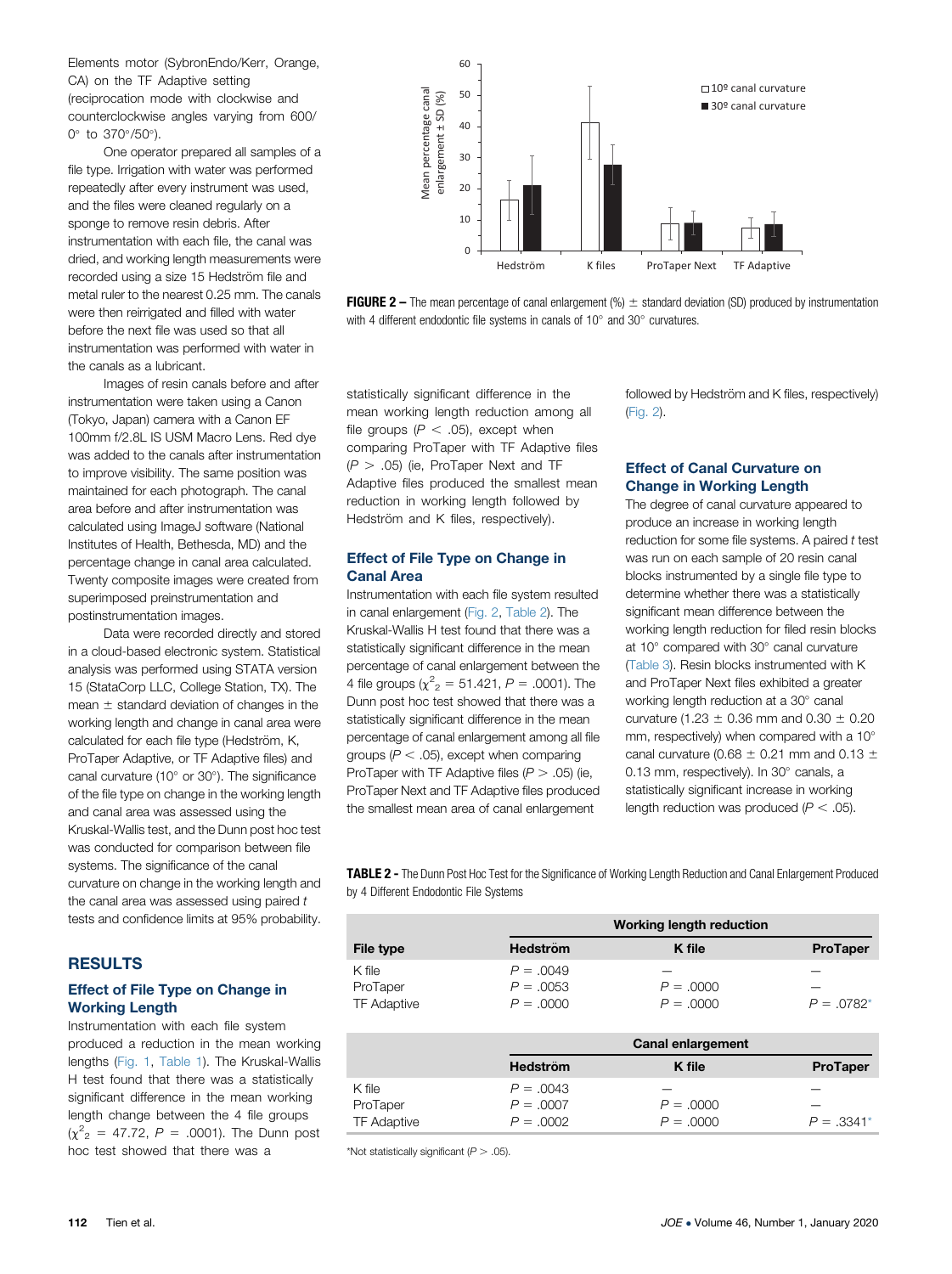<span id="page-3-0"></span>TABLE 3 - The Paired *t* Test for the Significance of the Canal Curvature (10° or 30°) on the Mean Reduction in Working Length and the Mean Percentage of Canal Enlargement Using 4 Different Endodontic File Systems

| File type          | Mean working length<br>reduction (mm) | P value<br>(working length) | Mean canal<br>enlargement $(\% )$ | P value<br>(canal enlargement) |
|--------------------|---------------------------------------|-----------------------------|-----------------------------------|--------------------------------|
| <b>Hedström</b>    | $-0.10$                               | .440                        | $-4.74$                           | .207                           |
| K file             | 0.55                                  | $.001*$                     | 13.46                             | $.0052*$                       |
| ProTaper           | 0.18                                  | $.031*$                     | $-0.35$                           | .863                           |
| <b>TF Adaptive</b> |                                       | .000                        | $-1.20$                           | .477                           |

\*Statistically significant  $(P < .05)$ .



FIGURE 3 - The shape of canal enlargement produced by instrumentation with (A1 and A2) Hedström files, (B1 and B2) K files, (C1 and C2) ProTaper Next files, and (D1 and D2) TF Adaptive files in (A1, B1, C1, and D1)  $10^{\circ}$  and (A2, B2, C2, and D2)  $30^{\circ}$  canals.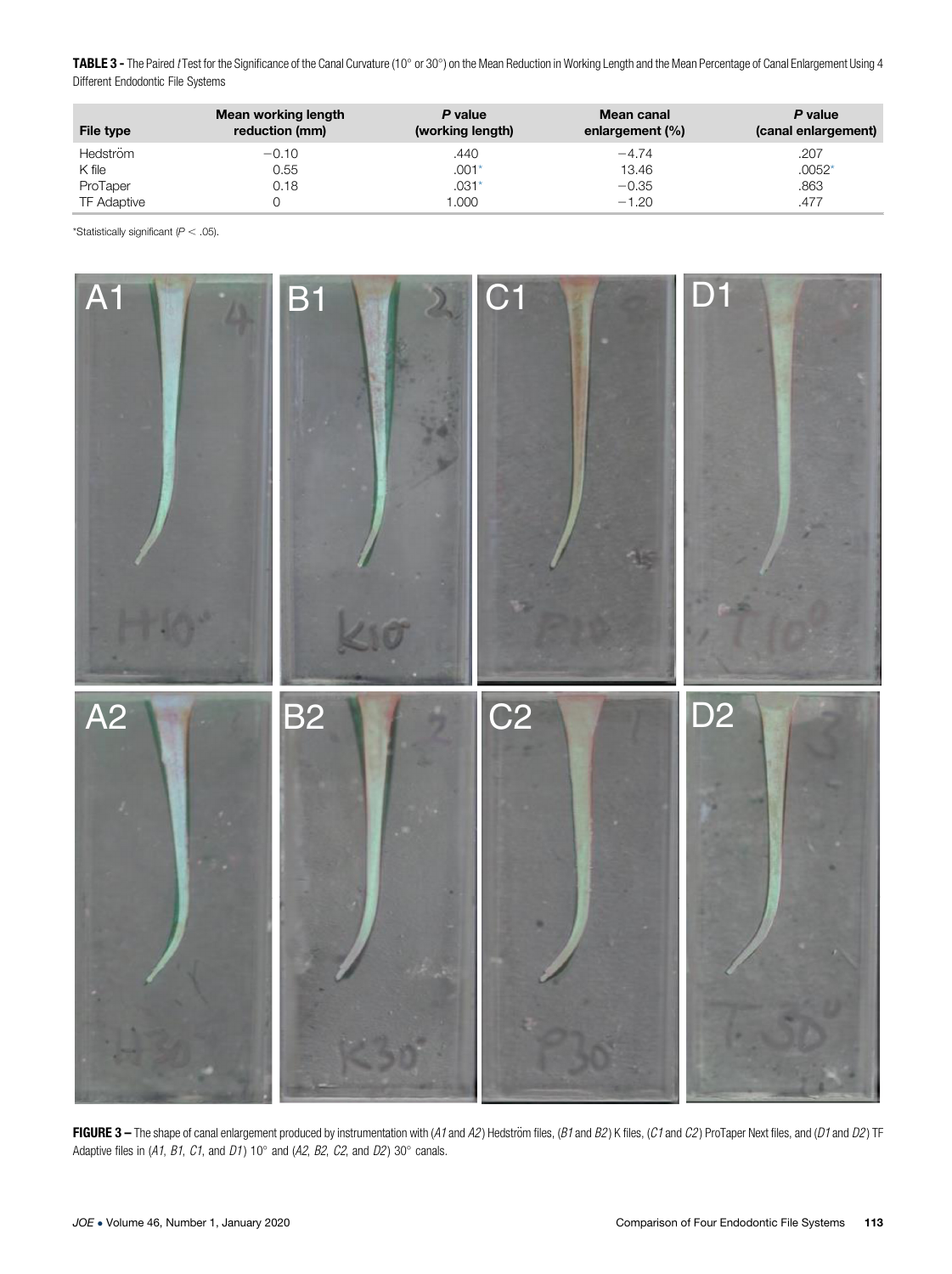#### <span id="page-4-0"></span>Effect of Canal Curvature on Change in Canal Area

The degree of canal curvature did not appear to have a significant effect on canal size after canal preparation, except for K files where a greater mean percentage canal enlargement was produced in 10 $^{\circ}$  canals (41.20%  $\pm$ 11.70%) as opposed to 30 $^{\circ}$  canals (27.70%  $\pm$ 6.50%). For K files, a mean percentage canal enlargement of 13.46% in  $10^{\circ}$  canals was statistically significant (95% confidence interval,  $4.56\% - 22.36\%$ ;  $t_{18} = 3.18$ ;  $P = .0052$ ) [\(Fig. 3](#page-3-0)A1–D2).

# **DISCUSSION**

The results of this study indicate that a reduction in working length consistently occurs during instrumentation of curved canals. Four different endodontic file systems produced statistically significant differences in mean working length reduction, except when comparing ProTaper Next and TF Adaptive files ([Fig. 1,](#page-1-0) [Table 1\)](#page-1-0). This indicates that the type of endodontic file system is a significant factor in determining the working length reduction produced during instrumentation. K files produced the greatest reduction in the mean working length followed by Hedström, ProTaper Next, and TF Adaptive files [\(Fig. 1](#page-1-0), [Table 1](#page-1-0)). These findings are consistent with a number of other studies $13,20$  that indicate that NiTi rotary files produce a smaller reduction in the working length when compared with SS hand files. This may be attributed to the superior flexibility, superelastic nature (allowing the file to undergo extensive deformation followed by reverse transformation after unloading), and shape memory exhibited by NiTi files when compared with SS files<sup>25</sup>. These properties have been theorized to allow NiTi files to remain centered within the canal during instrumentation, thus minimizing straightening of the canal and reductions in the working length.

The amount and pattern of canal enlargement produced during instrumentation are also dependent on the endodontic file system used. ProTaper Next and TF Adaptive files produced the smallest mean area of canal enlargement followed by Hedström and K files, respectively [\(Fig. 2,](#page-2-0) [Table 2](#page-2-0)). This may also be attributed to the material properties of NiTi rotary files. This theory is supported by comparisons of the shape of canal enlargement produced by the 4 file types. Although the SS hand files produce noticeable straightening of the curved canals, NiTi rotary files appear to remove resin uniformly from the inner walls of the canal, thus evenly enlarging the canal ([Fig. 3](#page-3-0)).

The degree of canal curvature significantly influenced the mean working length reduction in some file systems. Resin blocks instrumented with K and ProTaper Next files exhibited significantly greater working length reduction in  $30^\circ$  canals than  $10^\circ$  canals. It is well recognized that the reduction in working length is more pronounced in curved canals $6-12$  because of the tendency of files to straighten in the canal. The increased canal curvature did not result in a significant reduction in working length for Hedström and TF Adaptive file systems. This may be attributed to the size of preparation or the degree of canal curvature being insufficient to show a significant change in the working length.

The degree of canal curvature had a significant effect on the canal size for K files only in which a greater mean percentage canal enlargement was produced in 10

canals when compared with 30° canals. During canal preparation using the stepback technique, coronal tapering up to a size 40 file removed a significant amount of resin from the lateral walls of the canal coronally. Preparation of 10° canals appeared to have more extensive resin removal coronally when compared with 30 canals and thus a greater mean percentage canal enlargement. The size of the preparation or degree of canal curvature in this study was likely insufficient to demonstrate a significant change in canal enlargement with increasing canal curvature.

In conclusion, this study indicates that TF Adaptive files produced the least mean reduction in working length and the smallest percentage increase in canal size. An increase in the canal curvature had no significant effect on the mean working length reduction or canal enlargement with TF Adaptive files. Instrumentation with TF Adaptive files also appears to produce uniform enlargement of canals. Instrumentation with ProTaper Next files produced a comparable reduction in the working length and canal enlargement; however, an increase in the canal curvature significantly increased the working length reduction. Hedström files performed significantly better than K files in terms of working length reduction and canal enlargement.

### ACKNOWLEDGMENTS

The authors acknowledge and thank the UWA Dental School for funding this project through its DMD Research Fund.

The authors deny any conflicts of interest related to this study.

### **REFERENCES**

- 1. Schilder H. Cleaning and shaping the root canal. Dent Clin North Am 1974;18:269–96.
- 2. Sjögren U, Hägglund B, Sundqvist G, Wing K. Factors affecting the long-term results of endodontic treatment. J Endod 1990;16:498–504.
- 3. Smith C, Setchell D, Harty F. Factors influencing the success of conventional root canal therapy: a five-year retrospective study. Int Endod J 1993;26:321–33.
- 4. Caldwell JL. Change in working length following instrumentation of molar canals. Oral Surg Oral Med Oral Pathol 1976;41:114–8.
- 5. Farber JP, Bernstein M. The effect of instrumentation on root canal length as measured with an electronic device. J Endod 1983;9:114–5.
- 6. Bryant S, Thompson S, Al-Omari M, Dummer P. Shaping ability of Profile rotary nickel-titanium instruments with ISO sized tips in simulated root canals: part 1. Int Endod J 1998;31:275–81.
- 7. Thompson S, Dummer P. Shaping ability of Lightspeed rotary nickel-titanium instruments in simulated root canals: part 1. J Endod 1997;23:698–702.
- 8. Thompson S, Dummer P. Shaping ability of HERO 642 rotary nickel–titanium instruments in simulated root canals: part 1. Int Endod J 2000;33:248–54.